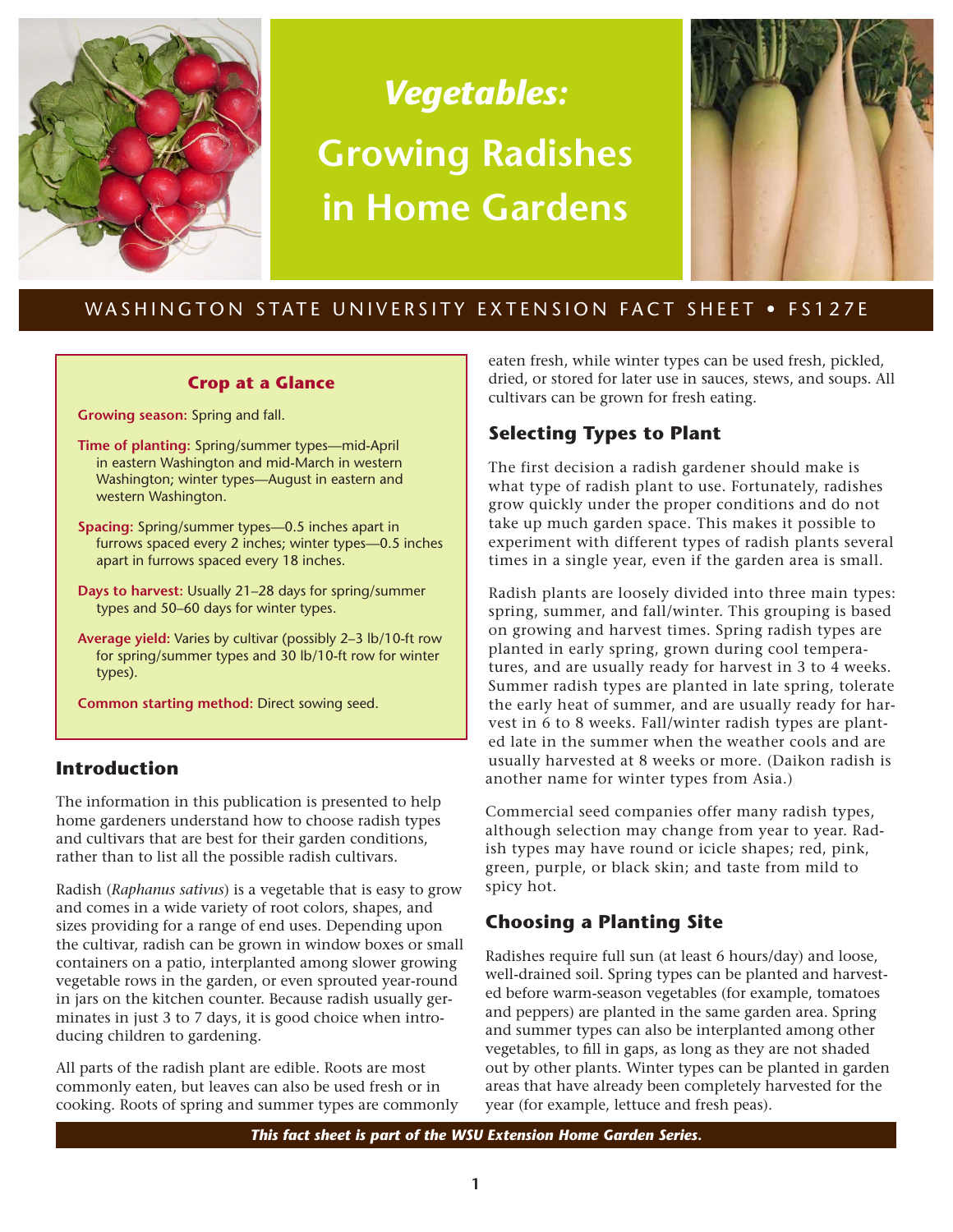Radishes can also be sprouted in kitchen jars for fresh eating as sprouts. Most seed companies offer sprouting instructions on their websites or in their catalogs. Also, the United States Department of Agriculture (USDA) offers food safety information on the health risks associated with eating raw radish sprouts.

# **Planting Guidelines**

Radish seeds should be sown roughly 0.5 inches apart, directly into a furrow that is 0.5 inches deep. Fill in the furrow with 0.5 inches of soil. Furrows should be 1 to 2 inches apart for spring and summer types and 18 inches apart for winter types. Gently water in the furrow soil cover, but do not apply so much water that it washes out the furrow.

Weed seeds can be discouraged from sprouting by planting radishes in blocks, rather than in long single rows, thus minimizing unplanted ground.

Refer to the *Home Vegetable Gardening in Washington* (Miles, et al. 2012) for valuable information on soil testing, preparing seedbeds, watering and fertilizing, and other general gardening tips.

### **Plant Maintenance**

Keep the soil uniformly moist but not too wet as the seedlings grow. Uneven watering can cause roots to split or become overly spicy. Hot, dry weather can also cause radish roots to become woody and overly spicy. If left in the garden, spring and summer types will often begin to flower. At this point, the roots are no longer appetizing, no matter how they are prepared.

When radish plants are 2 inches tall, thin them so there are 1 to 2 inches between spring- and summer-type plants and 2 to 6 inches between plants of winter types. Apply a layer of mulch to reduce water loss and competition from weeds.

# **Pest Management**

The key to effective pest management is monitoring your garden on a daily basis. Take samples of insects and symptomatic plant material to your county Master Gardener Clinic ([http://mastergardener.wsu.edu/](http://mastergardener.wsu.edu/mgpcounty.html) [mgpcounty.html\)](http://mastergardener.wsu.edu/mgpcounty.html) for identification. Once the pest problem is identified, consult Master Gardeners or the WSU Hortsense database for management options ([http://pep.](http://pep.wsu.edu/hortsense/) [wsu.edu/hortsense/](http://pep.wsu.edu/hortsense/)).

#### **Common Problems**

**Aphids (cabbage or turnip)**

*Photo: Whitney Cranshaw, Colorado State University, Bugwood.org*



**Corrective Action:** Use row covers at planting. Avoid overfertilizing with nitrogen.

#### **Cabbage maggot**

*Photo: Alton N. Sparks, Jr., University of Georgia, Bugwood.org*



**Symptoms: Plants wilted.** 

leaves yellow and/or stunted soon after germination. Brown, mushy tunnels in roots, small white maggots (at harvest time).

**Corrective Action:** Use row covers at planting. Rotate to different part of garden at next seeding. See Hortsense ([http://](http://pep.wsu.edu/hortsense/) [pep.wsu.edu/hortsense/\)](http://pep.wsu.edu/hortsense/) for chemical management options.

#### **Flea beetles**

*Photo: Ken Gray Collection, Oregon State University*



**Symptoms:** Small, round holes in leaves.

**Corrective Action:** Use row covers at planting. Rotate to different part of garden at next seeding. Reduce weeds, especially mustard family, in garden.

#### **Not enough water**

*Photo: C.H. Daniels, WSU Extension*



**Symptoms:** Slow growth, small roots, very strong flavor.

**Corrective Action:** Water regularly to keep soil moist and harvest plants earlier.

**Waited too long to harvest or provided uneven watering**

*Photo: Marilee Schneider, WSU Snohomish Co. Extension*

**Symptoms:** Split or hollow roots, pithy center.

**Corrective Action:** Plant weekly and harvest as soon as roots are large enough. Provide uniform watering.

**Long days and short nights**

*Photo: Joseph M. DiTomaso, Bugwood.org*



**Symptoms: Flower or seed** stalk forms ("bolting").

**Corrective Action: Harvest spring and summer types earlier;** the following year, delay planting fall and winter types until later in summer.

# **Harvest and Storage**

Time of harvest for spring and summer radish types is determined by personal preference on root size, texture, and taste (spiciness). Roots can mature rapidly, so tasting a few roots over a span of several days will help you choose